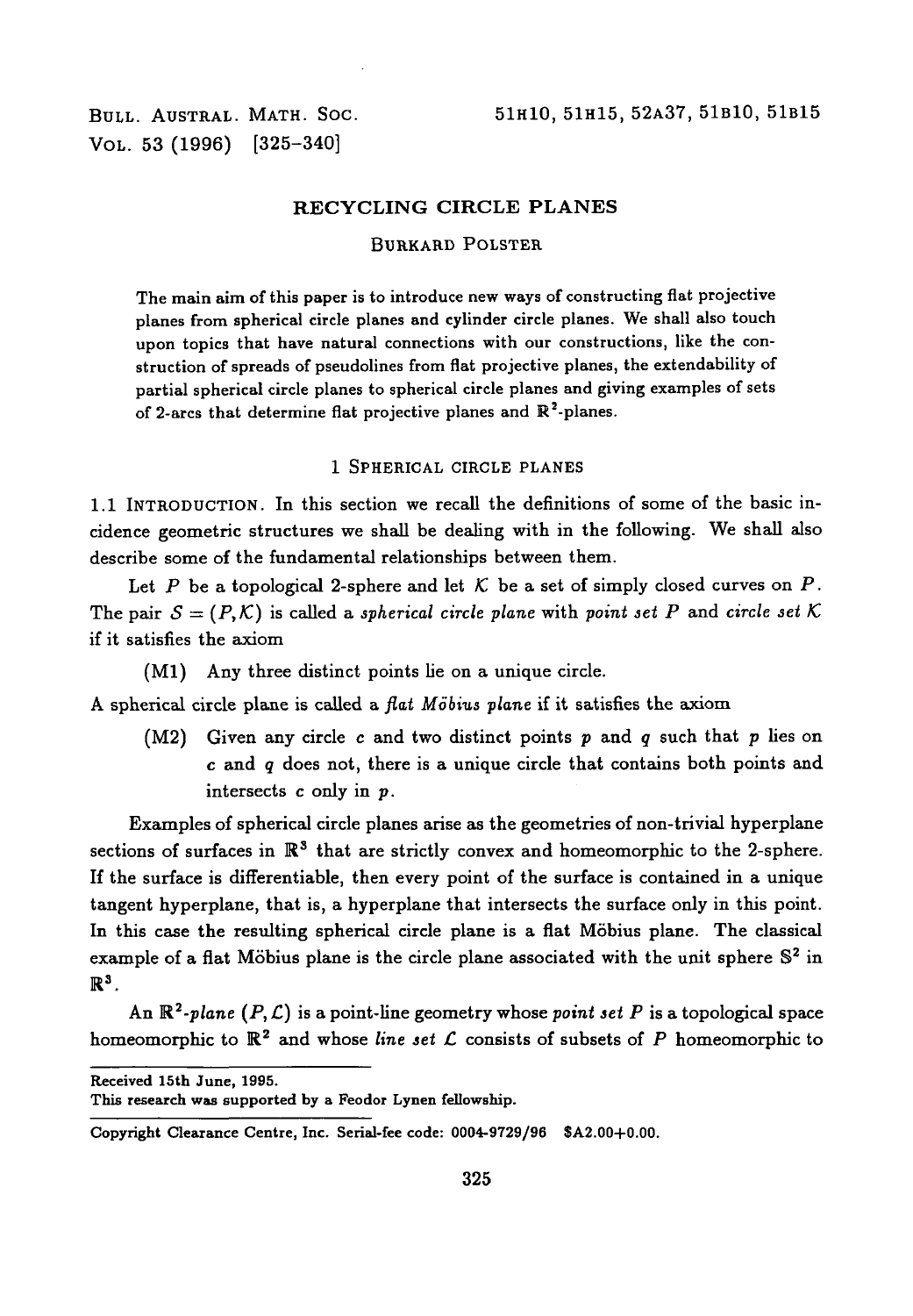R that separate *P* into two open components. Furthermore, it satisfies the following axiom:

(Al) Two distinct points are contained in a unique line.

An R<sup>2</sup> -plane is called a *flat affine plane* if it satisfies the axiom

(A2) Given a line l and a point p, there is a unique line  $l'$  that contains p and that is *parallel* to /, that is, /' does not intersect *I* nor coincides with *I.*

The classical example of a flat affine plane is the Euclidean plane. The point-line geometry induced on any convex open subset of  $\mathbb{R}^2$  yields an  $\mathbb{R}^2$ -plane.

A *flat projective plane*  $(P, \mathcal{L})$  is a point-line geometry whose point set P is a topological space homeomorphic to  $\mathbb{P}^2,$  the real projective plane (viewed as a topological space only). Its line set  $\mathcal L$  consists of subsets of  $P$  homeomorphic to the circle  $\mathbb S^1$ . Furthermore, it satisfies axiom Al and the axiom

(A3) Two distinct lines intersect in a unique point.

The classical example of a flat projective plane is the real Desarguesian projective plane.

If one removes a line *W* from a flat projective plane and punctures all other lines of the plane in the point of intersection with *W*, then the resulting point-line geometry is a flat affine plane. Furthermore, every flat affine plane *A* arises like this from a unique (up to isomorphism) flat projective plane. This flat projective plane is called the *projective closure* of *A* and *W the line at infinity of A.* The projective closure of the Euclidean plane is the real Desarguesian projective plane.

A 2-arc in an  $\mathbb{R}^2$ -plane or a flat projective plane  $(P, \mathcal{L})$  is a subset of P such that

(01) every line in *£* intersects the set in no more than two points.

A 2-arc is a *topoiogical oval* if it is homeomorphic to the unit circle and

(02) every point of the 2-arc is contained in a unique *tangent line,* that is, a line that intersects the 2-arc only in this point.

Examples of topological ovals in the Euclidean plane and its projective closure are the convex differentiable simply closed curves in  $\mathbb{R}^2$ .

Let  $S = (P, K)$  be a spherical circle plane, let p be a point in P and let  $K_p$  be the set of all circles in  $K$  that contain p and that have been punctured at p. The pair  $S_p = (P \setminus \{p\}, \mathcal{K}_p)$  is an  $\mathbb{R}^2$ -plane. It is called the *derived*  $\mathbb{R}^2$ -plane of S at p. Every circle in *S* that does not contain *p* is a 2-arc in  $S_p$ . If *S* is a flat Möbius plane, then the derived  $\mathbb{R}^2$ -plane  $S_p$  is a flat affine plane, the *derived flat affine plane of* S at p. Also, in this case, every circle in S that does not contain p is a topological oval in  $S_p$ and its projective closure *Sp*.

All incidence geometries introduced so far are *topological* in the following sense: If  $\mathcal{I} = (P, \mathcal{M})$  is such a geometry, then the set  $\mathcal{M}$  carries a natural topology, the so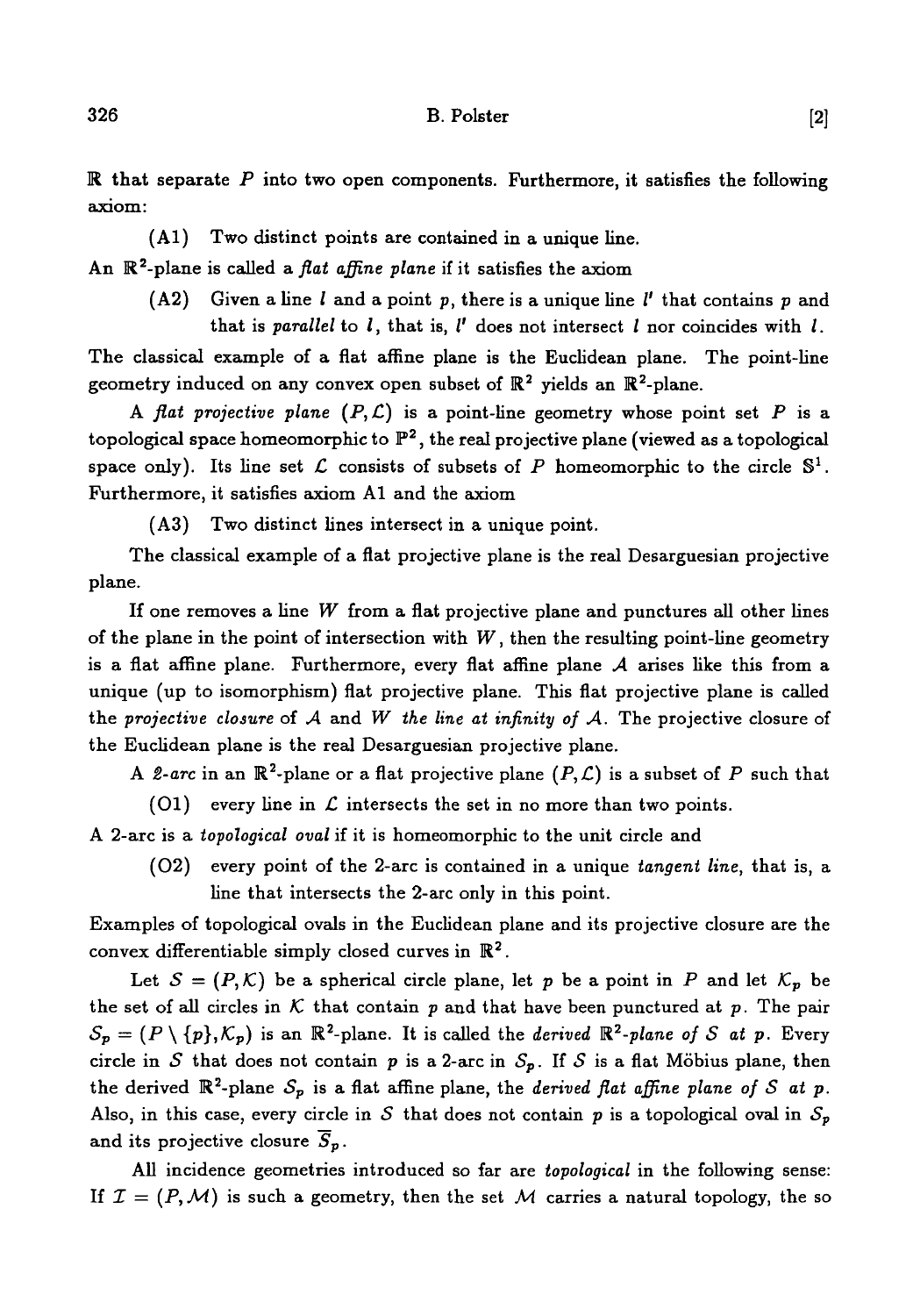# [3] Circle planes 327

called Hausdorff topology. With respect to this topology and the natural topology on the point set  $P$  the geometric operations in the axioms that  $I$  satisfies are continuous. For example, if  $\mathcal I$  is a spherical circle plane, then the connecting circle of three distinct points depends continuously on the positions of the three points in *P.*

The standard references for all the facts mentioned in this section are [16] for general spherical circle planes, [15] and [18] for flat Mobius planes, [12] and [13] for  $\mathbb{R}^2$ -planes and flat projective planes,  $[1]$  for topological ovals, respectively.

1.2 REPRESENTATIONS OF FLAT PROJECTIVE PLANES ON DISKS, ARRANGEMENTS OF PSEUDOLINES AND SPREADS: Let  $J$  be any simply closed curve in  $\mathbb{R}^2$  and let  $\gamma : J \to J$  be a continuous fixed-point-free involution. Then J is the boundary of a topological compact disk  $D_j$  and the topological space  $D_j/\gamma$  we arrive at by identifying points on the boundary of this disk via  $\gamma$  is homeomorphic to the real projective plane. Given any flat projective plane  $P = (P, \mathcal{L})$  and a line  $l \in \mathcal{L}$ , we can think of P as being constructed in this way such that under the identification via  $\gamma$ ,  $P \setminus l$  is identified with the interior of the disk and the line  $l$  is covered twice by  $J$ . This gives a representation of  $P$  on  $D_J$ . In this representation every point  $p \in P$  corresponds to a point in the interior of the disk if *p* is not contained in / and to a pair of points  $q, \gamma(q)$  on J if p is contained in *l*. The line *l* corresponds to J, so  $l = J/\gamma$ . Any other line *k in C* corresponds to a Jordan arc (homeomorphic to a closed interval) that connects the two points on  $J$  that correspond to the unique point of intersection of *l* and *k*. A flat projective plane given like this on a compact disk  $D<sub>J</sub>$  in  $\mathbb{R}^2$ , or in the one-point compactification  $\mathbb{S}^2$  of  $\mathbb{R}^2$ , is said to be *represented on the disk D<sub>j</sub> (via the involution*  $\gamma$ ). In [4] Gans discusses one particular representation of the real Desarguesian projective plane. Here *J* is the unit circle,  $D_J$  is the unit disk and  $\gamma$  is the antipodal map. The lines in the disk are the halves of all ellipses that touch the unit circle in antipodal points and the straight line segments that connect antipodal points (see Figure 1). For further examples of disk representations of flat projective planes the reader is referred to [8] and [14].

The complement of a simply closed curve in  $D_J/\gamma$  is either connected or not connected. A Jordan arc (homeomorphic to a closed interval) whose interior is contained in the interior of *Dj* and whose endpoints are contained in J and are exchanged by 7 corresponds to a curve of the first kind. We call Jordan arcs like this *pseudolines.* Clearly, all lines other than  $J/\gamma$  in a representation of a flat projective plane on  $D_J$  are pseudolines. A set of pseudolines in which two pseudolines intersect in a unique point is called a *pseudoline arrangement.* Finite pseudoline arrangements are of fundamental importance in the theory of oriented matroids (see [2, Chapter 6] and [7]). A *spread (of pseudolines)* on  $D_J/\gamma$  is an infinite pseudoline arrangement such that

(Si) Every point *p* on J is contained in exactly one pseudoline *l(p)* in the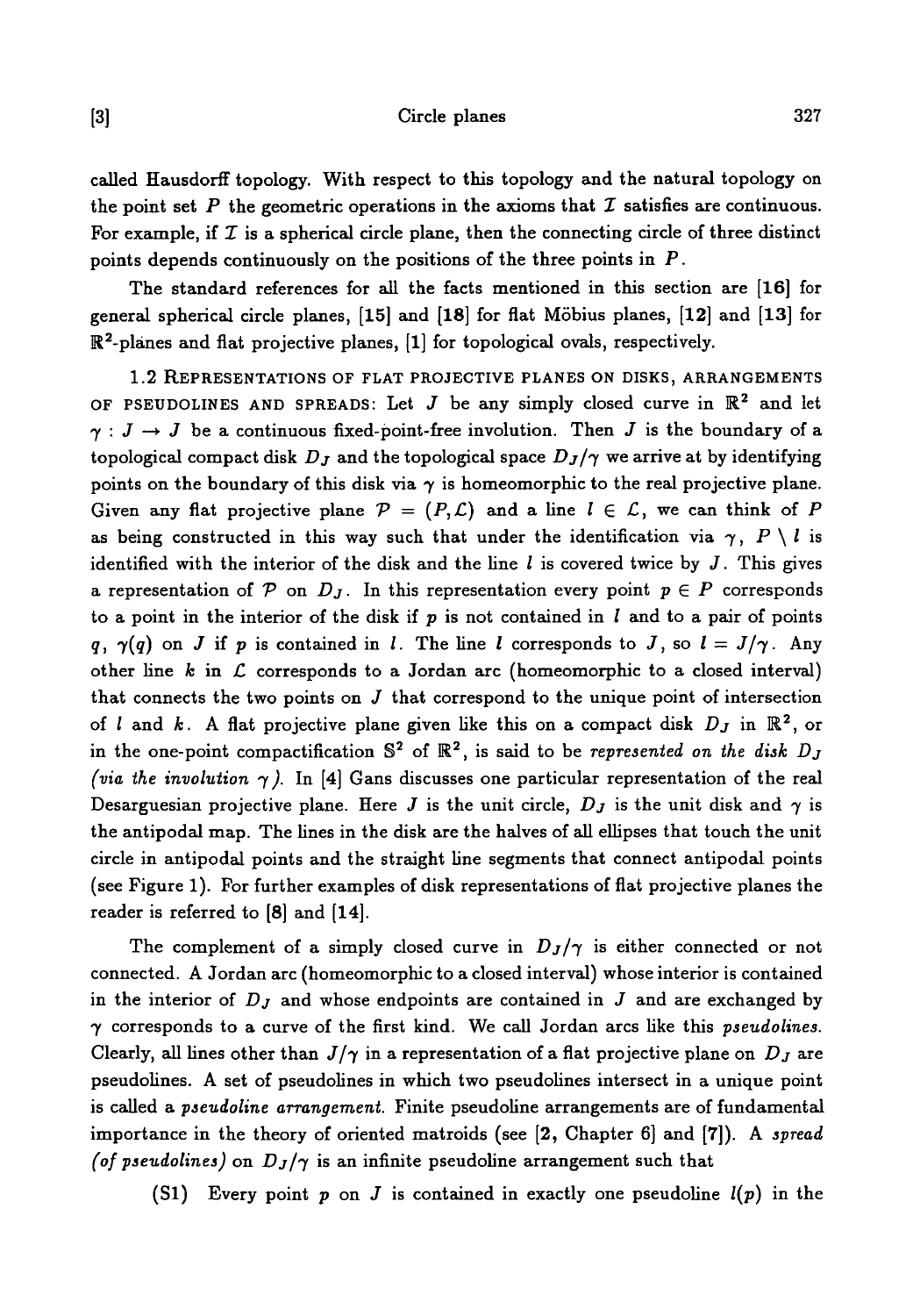

Figure 1.

arrangement.

(S2) The pseudoline *l(p)* depends continuously on the point *p* (in the Hausdorff metric).

An introduction to spreads can be found in [7, Chapter 4]. Every subset of lines excluding  $J/\gamma$  of a flat projective plane represented on  $D_J$  is a pseudoline arrangement. It has been shown in [8] that every finite pseudoline arrangement can be embedded as a subset of lines in a flat projective plane. A result about the extendability of finite pseudoline arrangements to spreads can be found in [9]. It is not known whether every spread of pseudolines can be embedded as a subset of lines in a flat projective plane.

Keeping in mind that flat projective planes are topological, it is clear how spreads can be constructed from a representation of a flat projective plane  $P$  on the disk  $D<sub>J</sub>$ .

**PROPOSITION** 1. Let  $f : [0,1] \rightarrow J$  be an embedding such that  $f(0) = \gamma(f(1))$ and let  $h : [0,1] \to int(D_J)$  be a continuous map such that  $h(0) = h(1)$ . Then the set *of all connecting lines*  $f(t) \vee h(t)$ ,  $t \in [0,1)$  *in the projective plane*  $P$  *is a spread of pseudolines in*  $D_J/\gamma$ *.* 

It is an open question whether all spreads arise from flat projective planes in this manner. As an example we construct a spread in the Gans representation (see Figure 1) by letting  $h(t)$  equal the origin of the unit disk for all  $t \in [0,1]$ . Then, no matter how  $f$  is chosen, the resulting spread consist of all straight line segments that connect antipodal points on the unit circle (see Figure 2.2).

Let *O* be a topological oval of *V* that is completely contained in the interior of *D<sub>J</sub>* (in [11] we proved that topological ovals exist in every flat projective plane). Let  $\gamma'$  be a fixed-point-free continuous involution of  $\mathcal O$ . Then we can construct spreads on the two disks *Dj* and *Do* as follows.

**PROPOSITION** 2. Let S be the set of all lines in  $P$  that contain pairs of points *on*  $\mathcal O$  *that get exchanged by*  $\gamma'$ . Then

(1) the set S is a spread of pseudolines in  $D_J/\gamma$ ;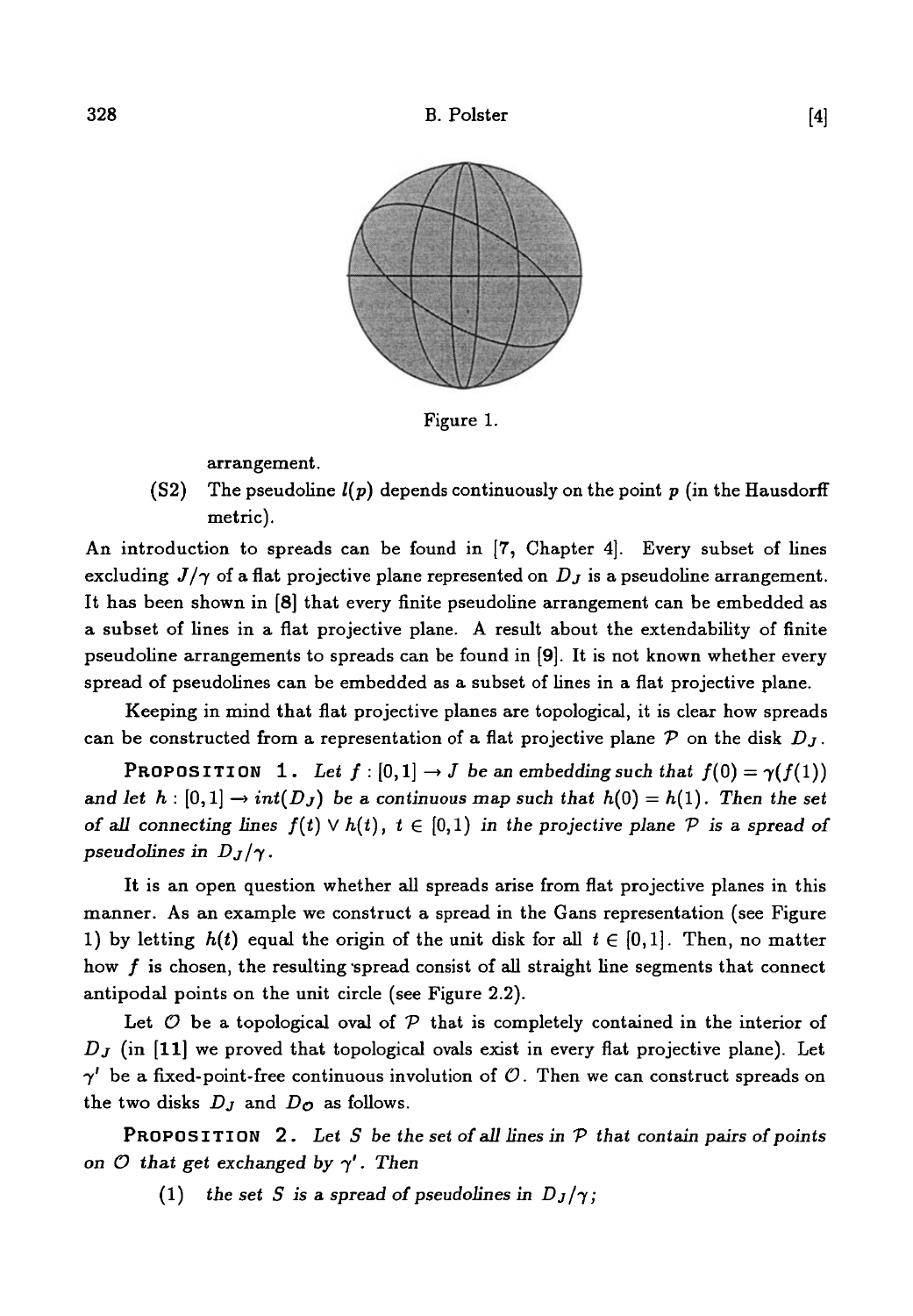

(2) *the set of all intersections of elements in S with Do is* a *spread of pseudolines in*  $D_{\mathcal{O}}/\gamma'$  *(see Figure 2.1).* 

PROOF: (1) Let  $p, r \in \mathcal{O}$  such that  $p \neq r, \gamma'(r)$ . Since the involution  $\gamma'$  is fixedpoint-free, p and  $\gamma'(p)$  are contained in different components of  $\mathcal{O} \setminus \{r, \gamma'(r)\}\$ . This means that the elements of S that contain the pairs p,  $\gamma'(p)$  and r,  $\gamma'(r)$  intersect somewhere in the disk  $D_{\mathcal{O}}$ . Axiom A3 implies that the two elements intersect  $J$  in different pairs of points. Since *V* is topological it now follows easily that *S* is a spread of pseudolines in  $D_J/\gamma$ .

(2) follows immediately from axiom A1, O1 and the fact that  $P$  is topological.  $\Pi$ 

1.3 CONSTRUCTING FLAT PROJECTIVE PLANES FROM SPHERICAL CIRCLE PLANES. In this section we describe how Figure 2.4 links up with Figures 2.1-2.3 by showing how flat projective planes represented on a disk can be constructed from spherical circle planes. The construction bears a strong resemblance to the construction of spreads described in Proposition 2(2).

Let  $S = (P,K)$  be a spherical circle plane and let p be a point in P. Then  $P \setminus \{p\}$  is homeomorphic to  $\mathbb{R}^2$ . If we identify both sets via some homeomorphism, for example, a stereographic projection, then the elements of  $K$  correspond to simply closed curves in  $\mathbb{R}^2$  if they do not contain the point and to Jordan curves that separate  $\mathbb{R}^2$  into two open components if they contain the point. Notice that the incidence structure whose point set is  $\mathbb{R}^2$  and whose lines are the curves of the second kind is the derived  $\mathbb{R}^2$ -plane of the spherical circle plane S at p. For example, let S be the classical example of a flat Mobius plane, that is, the geometry of non-trivial hyperplane sections of the unit sphere  $\mathbb{S}^2$  in  $\mathbb{R}^3$ . If we identify the unit sphere minus its "north pole p" with  $\mathbb{R}^2$  via the stereographic projection through p, then the circles that do not pass through p are identified with the Euclidean circles in  $\mathbb{R}^2$ . The circles that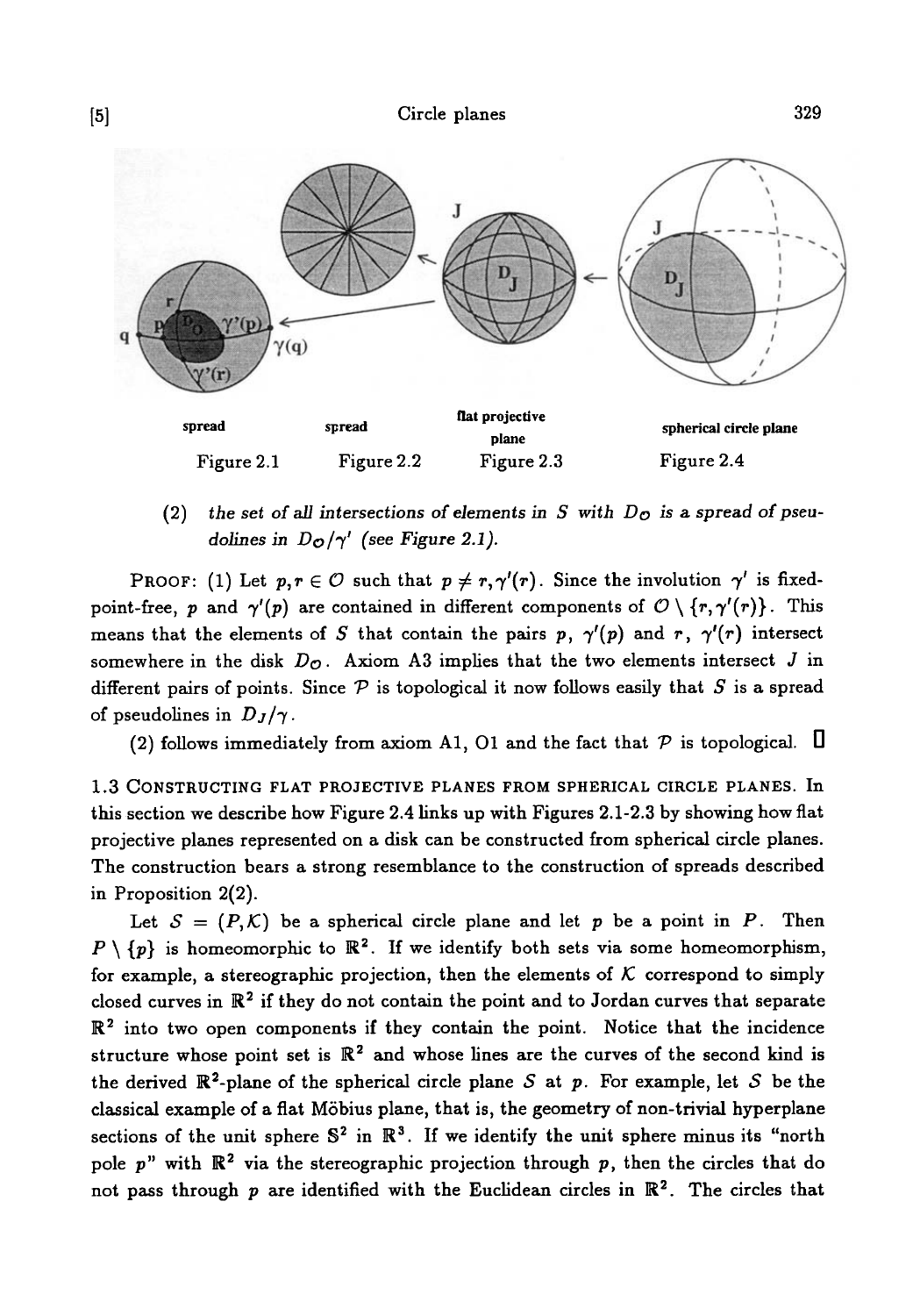# $330$  B. Polster [6]

pass through the point  $p$  are identified with the straight lines in  $\mathbb{R}^2$ . Since the set of all straight lines in  $\mathbb{R}^2$  makes up the line set of the Euclidean plane, we see that the derived flat affine plane of S at the point p is isomorphic to the Euclidean plane. Of course, this is also true for any other point of  $P$ . By representing a spherical circle plane on  $\mathbb{R}^2$  like this, no essential information about the circle plane gets lost since we can reconstruct the circle plane by one-point-compactifying  $\mathbb{R}^2$  by some point p and extending all Jordan arcs by this point (this makes them into subsets of the one-pointcompactification that are homeomorphic to the circle.) Therefore it makes sense to speak of a *planar representation of a spherical circle plane.* The pictures that we use in this section to illustrate various arguments always depict examples in the above planar representation of the classical spherical circle plane.

Let  $S = (P, K)$  be a spherical circle plane, let  $J \in K$  and let  $\gamma : J \to J$  be a fixedpoint-free continuous involution. Let *Dj* be one of the two compact disks bounded by *J.* Let  $K_{J,\gamma}$  be the set of all circles in K that contain one of the pairs of points p,  $\gamma(p), p \in J$ . Let  $\mathcal{L}_{D_J,\gamma}$  be the set of intersections of elements in  $\mathcal{K}_{J,\gamma}$  with  $D_J$  and for any point  $p \in P$  let  $\mathcal{L}_{D_J,\gamma,p}$  be the set of all those elements in  $\mathcal{L}_{D_J,\gamma}$  that come from circles that contain p. Finally, let  $E_{D_j}$  be the set of all circles in  $K$  that are contained in the interior of  $D_J$ , let  $P_{D_J}$  be the set of all circles in K that are contained in  $D_J$ and that touch *J* in exactly one point, and let  $H_{D_1,\gamma}$  consist of all sets  $D_J \cap k$  where  $k \in \mathcal{K}$  intersects *J* in two points that are not exchanged by  $\gamma$ .

We prove

**THEOREM** 1. Let  $S = (P, K)$  be a spherical circle plane,  $J \in K$ ,  $D_J$  one of the *compact disks bounded by J and*  $\gamma : J \to J$  a fixed-point-free continuous involution. *Then*

- $(1)$   $\mathcal{P}_{D_J,\gamma} = (D_J, \mathcal{L}_{D_J,\gamma})$  is a flat projective plane represented on  $D_J$ .
- (2) If  $p \in P \setminus J$ , then  $\mathcal{L}_{D_J,\gamma,p}$  is a spread of pseudolines in  $D_J/\gamma$ .
- (3) *All elements of EDJ , PDJ* and *HD}* ,-r are *2-arcs in the Sat projective plane*  $\mathcal{P}_{D_J,\gamma}$ .

*If S is* a *flat Mobius plane, then*

(4) all elements of  $E_{D_j}$  and  $P_{D_j}$  are topological ovals in the flat projective plane  $\mathcal{P}_{D_J,\gamma}$ .

PROOF: We mention that in a spherical circle plane two circles that intersect each other in two points intersect each other transversally, that is, they don't just touch in the points of intersection. We shall refer to the elements of  $\mathcal{L}_{D_J,\gamma}$  as lines.

(2) Let  $p \in P \setminus J$  and  $q \in J$ . By axiom M1, there is exactly one circle in K. that contains the points p, q and  $\gamma(q)$ . This circle corresponds to an element  $l(q)$  in  $\mathcal{L}_{D_J,\gamma,p}$ . Let  $r \in J$  be distinct from q and  $\gamma(q)$ . Then, because  $\gamma$  is fixed-point-free,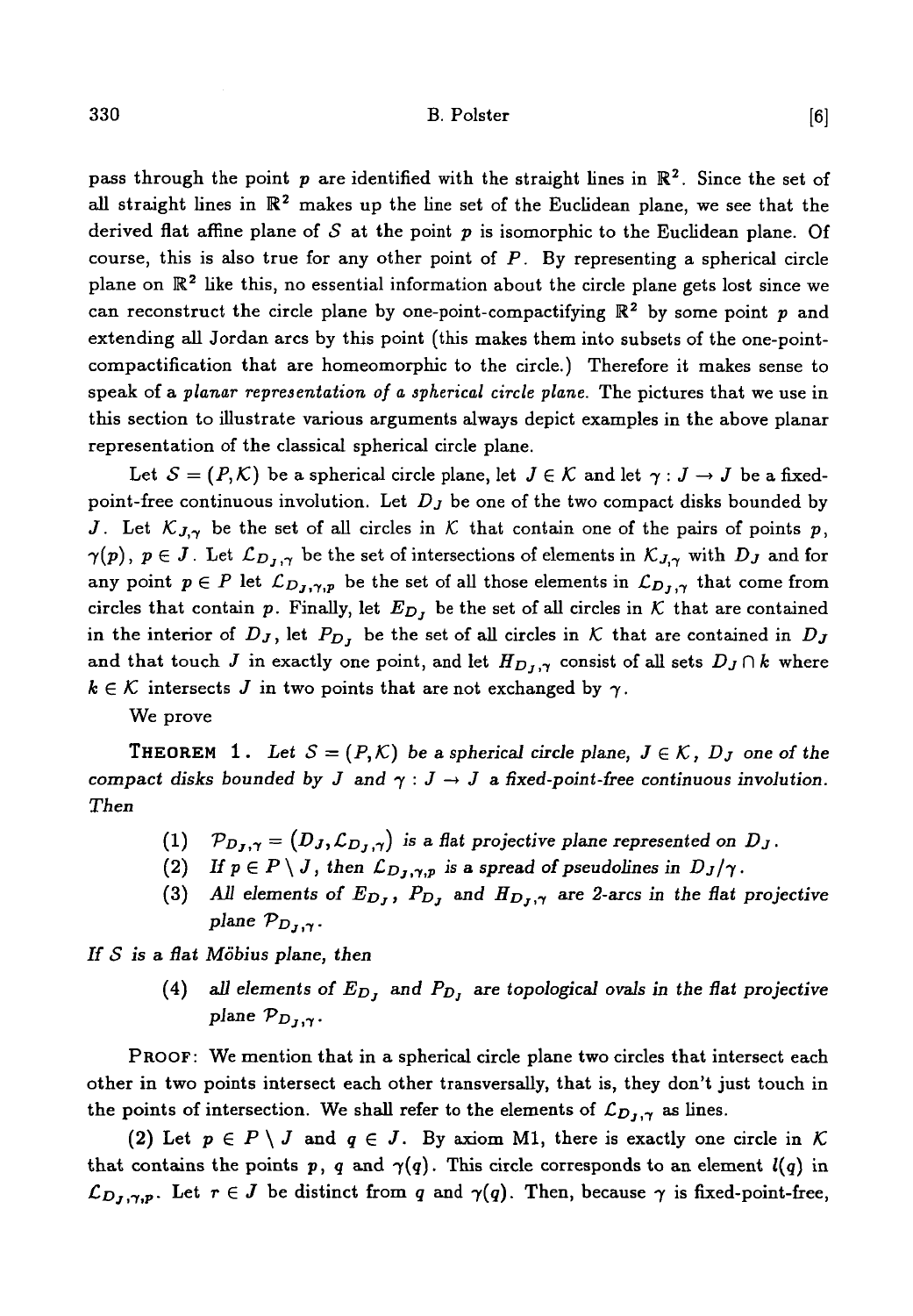[7] Circle planes 331

the points q and  $\gamma(q)$  are contained in different connected components of  $J \setminus \{r, \gamma(r)\}\$ . Hence two different lines in  $\mathcal{L}_{D_J,\gamma,p}$  intersect in exactly one point in the interior of the disk *Dj.* Since *S* is topological, the line *l(q)* depends continuously on *q.* Hence  $\mathcal{L}_{D_J,\gamma,p}$  is a spread of pseudolines in  $D_J/\gamma$ .

(1) By [12, Theorem 2.5], we only have to prove that  $\mathcal{P}_{D_J,\gamma}$  satisfies axiom A1. Clearly,  $J/\gamma$  is the only line that contains any two points contained in  $J/\gamma$ . Let p be an interior point of  $D_J$ . By  $(2)$ , we know that the set of lines containing p is a spread and that any two lines in this set meet only in the point  $p$ . This implies that every point on *J* is contained in precisely one line through p and, by [7, Theorem 4.1], that every interior point different from  $p$  is also contained in precisely one such line. This shows that  $\mathcal{P}_{D_J,\gamma}$  satisfies axiom A1.

(3) This is an immediate consequence of axiom Ml.

(4) Let *k* be one of the circles under consideration. By (3) it satisfies axiom 01. Let  $p \in k$  be one of the points in the interior of  $D<sub>J</sub>$ . We need to show that there is exactly one tangent line in this point. The set C of circles in K that touch  $k$  in the point p define a continuous involution  $\gamma'$  of J as follows (see Figure 3.1 for the case that  $k \in E_{D_j}$  and Figure 3.2 for the case that  $k \in P_{D_j}$ ): Let q be a point on J and let *I* be the unique circle in C that contains *q* (by M2). Then *I* either touches *J* in *q* or it intersects J in a second point. In the first case let  $\gamma'(q) = q$ . In the second case let  $\gamma'(q)$  be the second point of intersection.



Figure 3.1

Figure 3.2

This involution has necessarily two fixed points (corresponding to the two circles in C that touch J). Since  $\gamma$  does not fix any point, by [17, Proposition 3.2a], there is exactly one pair of points q,  $\gamma(q)$  on J that is also exchanged by  $\gamma'$ . The line in  $\mathcal{L}_{D_1,\gamma}$ that corresponds to the circle in *C* through these two points is a tangent line of the 2-arc *k* in this point. This tangent is unique since all lines through p that do not arise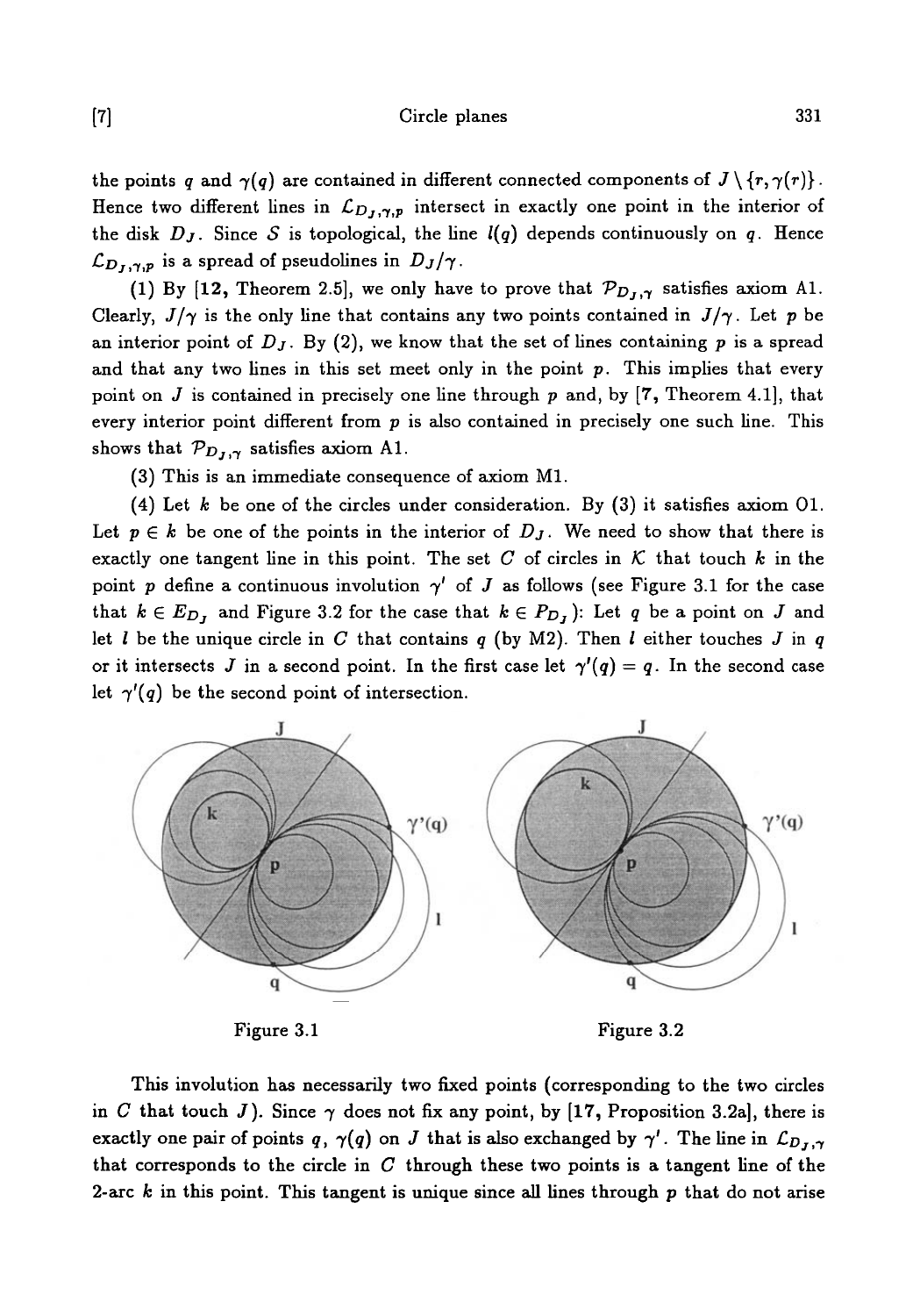from circles in C intersect k in a second point. If  $k \in E_{D_i}$ , every one of its points is an interior point of *Dj*, hence it satisfies axiom 02 and is therefore a topological oval. Let  $p \in k$  be the unique point in which an element  $k \in P_{D_j}$  touches J. Then  $J/\gamma$ is clearly the unique tangent in this point. Again we conclude that  $k$  is a topological oval. D

CONSTRUCTING NON-ISOMORPHIC FLAT PROJECTIVE PLANES FROM THE CLASSICAL FLAT MÖBIUS PLANE. Here is my favorite representation of the real Desarguesian projective plane on a disk: Let *J* be the circle in the usual planar representation of the classical spherical circle plane that corresponds to the unit circle in  $\mathbb{R}^2$ , let  $D_J$  be the unit disk and let  $\gamma$  be the antipodal map. Then the lines in the flat projective plane  $\mathcal{P}_{D_J,\gamma}$  are all the Euclidean line and circle segments that connect antipodal points (see Figure 4.1). It is easy to see that we are really dealing with a representation of the real Desarguesian projective plane. Just remember that in one of the most popular constructions of this plane we identify antipodal points of the unit sphere  $\mathbb{S}^2$  in  $\mathbb{R}^3$ . This gives the point set of the plane. The lines are the images of the great circles on S<sup>2</sup> under this identification. So a disk representation of the plane on the unit sphere is the restriction of the geometry of great circles to the "southern hemisphere". Our flat projective plane  $\mathcal{P}_{D_J,\gamma}$  is the stereographic projection of this geometry on the xy-plane.

Figure 4.2 shows a Pappus configuration in this particular representation. We leave  $D_J$  unchanged and choose  $\gamma'$  to be a continuous involution of J that does exchange all the endpoints of the lines in Figure 4.2 except the endpoints p and  $\gamma(p)$  of the dashed line. This means that all of the configuration, except the dashed line will be contained in the flat projective plane  $\mathcal{P}_{D_1,\gamma'}$ . Clearly, no line in this plane contains the three points r, *s* and t. Hence  $\mathcal{P}_{D_j, \gamma'}$  is not Desarguesian, which means that our construction really yields non-isomorphic planes.



We also want to remark that special properties of the spreads in this representation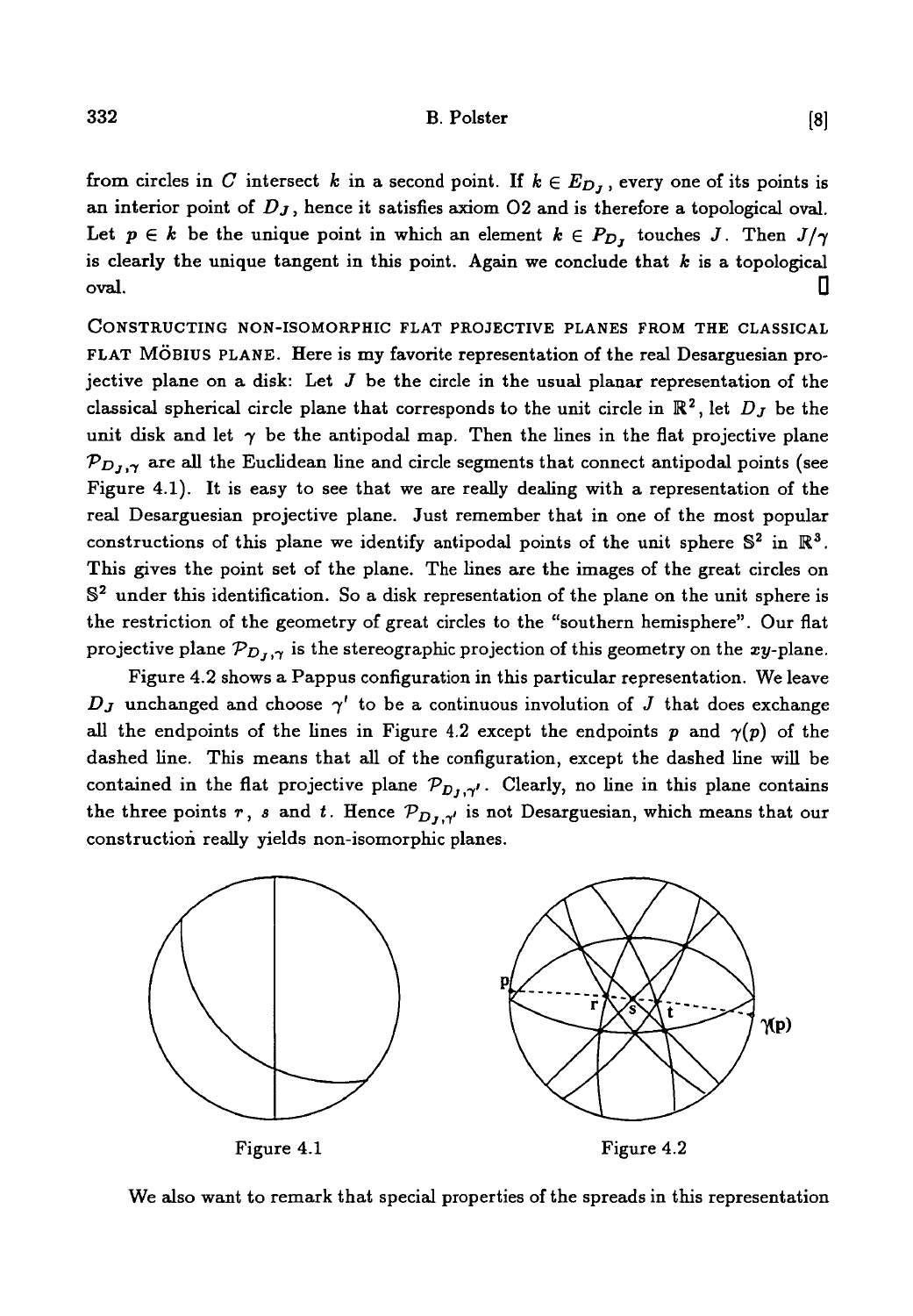of the real Desarguesian projective plane have been investigated in [19].

THE EUCLIDEAN PLANE IS ORTHOGONAL TO THE HYPERBOLIC PLANE. Let  $A_{D_1,\gamma}$  be the flat affine plane we arrive at by removing the line  $J/\gamma$  from the real Desarguesian projective plane  $\mathcal{P}_{D_I,\gamma}$  (defined as in the previous remark). This particular representation of the Euclidean plane is remarkable insofar as it is 'orthogonal' to the Poincare model of the real hyperbolic plane (a special kind of  $\mathbb{R}^2$ -plane). We need to explain this idea: Figure  $5.1$  shows a parallel class of lines in this affine plane. Figure  $5.2$  depicts the uniquely determined set of Jordan arcs in the open unit disk that are orthogonal to all lines in the parallel class.

If we rotate both pictures at the same time around the origin we sweep aross all parallel classes and lines in the affine plane in Figure 5.1 and all lines in the Poincaré model of the hyperbolic plane in Figure 5.2. In this way we get a partition of the line set of each plane into 'parallel classes' of lines and a one-to-one correspondence of the elements of these partitions such that corresponding elements are 'orthogonal'. We shall explore the concept of orthogonality, or even more generally of transversality, of  $\mathbb{R}^2$ -planes in a separate paper.



THE DERIVED  $\mathbb{R}^2$ -PLANE IN A POINT AS THE LIMIT OF FLAT PROJECTIVE PLANES REPRESENTED ON EXPANDING DISKS. Let  $S = (P, K)$  be a spherical circle plane. A circle  $J$  in  $K$  bounds two compact disks on  $P$ . If we let  $J$  shrink to a point  $p$ , then one of the disks gets arbitrarily small and the other one tends to fill out the whole of *P* minus this point. Let continuous fixed-point-free involutions be defined (maybe in a continuous manner) on this shrinking *J.* If we don't worry too much about the details, then we get a picture of the flat projective plane  $\mathcal{P}_{D_J,\gamma}$  on the disk  $D_J$  that gets bigger tending to the derived flat affine plane at the point  $p$ .

PARTIAL SPHERICAL CIRCLE PLANES. Let  $S = (P, K)$  be a spherical circle plane, let  $\mathcal{P}_{D_J,\gamma}$  be constructed as in Theorem 1 and let  $\mathcal{A}_{D_J,\gamma}$  be the flat affine plane we arrive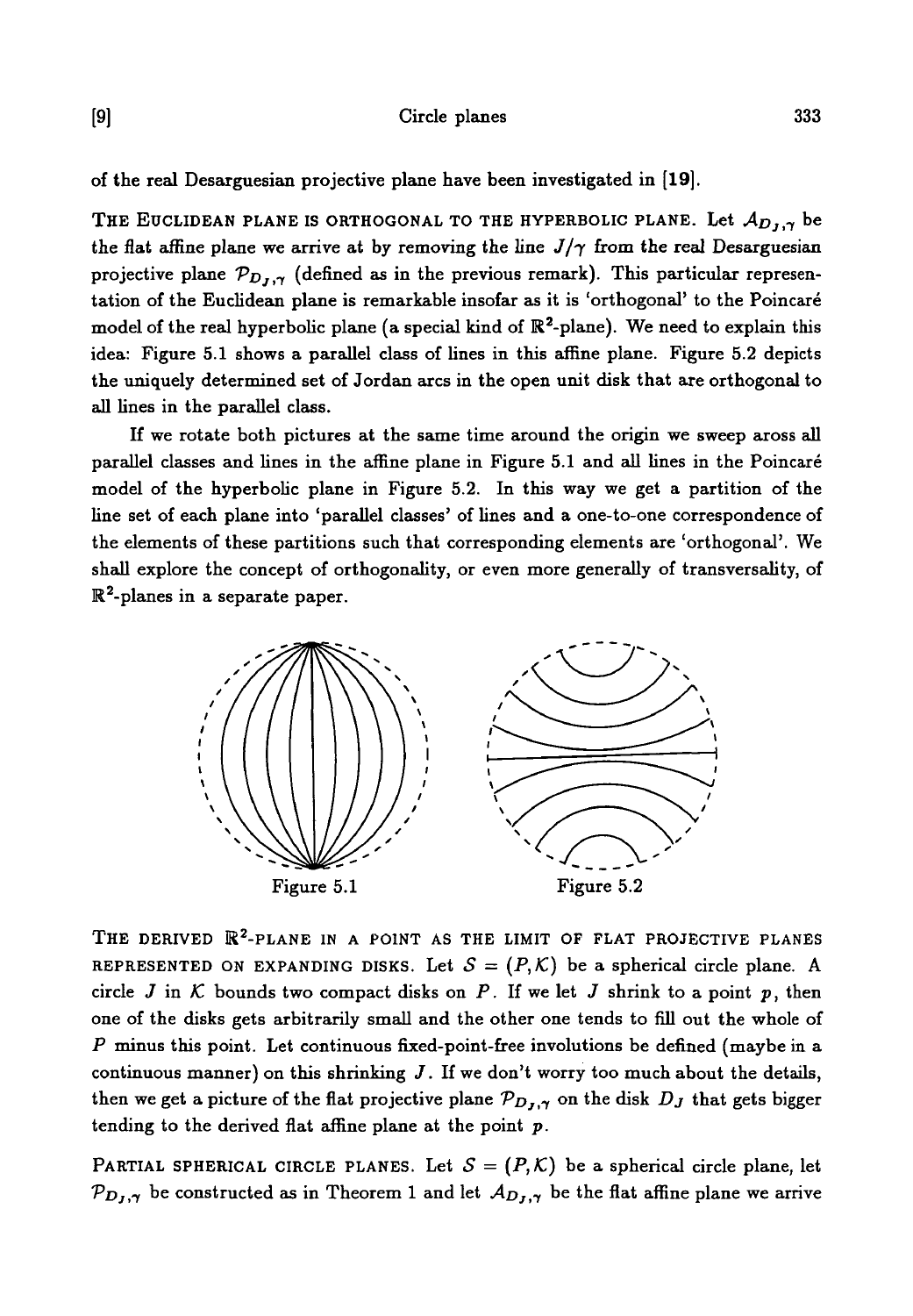## $334$  B. Polster  $\qquad \qquad \textbf{B. Poster}$  [10]

at by removing the line  $J/\gamma$  from the flat projective plane  $\mathcal{P}_{D_J,\gamma}$ . All the elments of  $E_D$ , are 2-arcs in this flat affine plane and  $A_{D_1,\gamma}$  together with this set of 2-arcs almost looks like the planar representation of a flat spherical circle plane. Of course, it is not, because there are triples of points of this geometry that get connected by, for example, elements of  $P_{D_I}$  in the original circle plane S. Still, it seems worthwhile to ask the question, whether this partial geometry can be made into a planar representation of a flat spherical plane by adding some more simply closed curves to its circle set. The answer to this question is 'No'. We can convince ourselves of this fact as follows: We can easily find a sequence of triples of distinct points that correspond to connecting circles in *EDJ* that converge to a triple of distinct points that corresponds to a connecting circle  $k$  in  $P_{D_i}$ . Because the spherical circle plane we are looking for would be topological, its planar representation would have to contain the intersection of *k* with the interior of *Dj.* The resulting curve would be a Jordan arc, but all Jordan arcs have already been accounted for by the lines in the flat affine plane  $A_{D_{I},\gamma}$ .

SETS OF 2-ARCS THAT DETERMINE AN  $\mathbb{R}^2$ -PLANE. Let  $\mathcal{S} = (P, \mathcal{K})$  be a spherical circle plane and let  $D_J$ ,  $J \in \mathcal{K}$  be a fixed compact disk in P. For different choices of the involution  $\gamma$  we get different flat projective planes represented on this disk. Nevertheless all these planes share a large set of 2-arcs, namely  $E_D$ ,  $\cup P_D$ ,  $\cup H_{D_J,\gamma}$ . A natural question to ask is how 'large' a set of 2-arcs in an  $\mathbb{R}^2$ -plane has to be to determine this  $\mathbb{R}^2$ -plane uniquely. One criterion is the following:

PROPOSITION 3. Let M be a set of 2-arcs in an  $\mathbb{R}^2$ -plane or flat projective *plane*  $\mathcal{P} = (P, \mathcal{L})$ . If every three distinct points that are not contained in a line in  $\mathcal{L}$ are contained in one of the 2-arcs in  $M$ , then  $P$  is the only  $\mathbb{R}^2$ -plane (flat projective *plane) with point set P in which every element of M is* a *2-arc.*

It is easy to see why this is true: Let *I* be some line in *C* and let *p* and *q* be two points on /. The 2-arcs in *M* that contain these two points cover all the points of  $P \setminus (l \setminus \{p, q\})$ . Hence *l* has to be contained in any  $\mathbb{R}^2$ -plane with point set *P* in which every element of  $M$  is a 2-arc. Hence any such  $\mathbb{R}^2$ -plane contains all the lines of  $\mathcal{P},$ which of course implies that  $P$  is the only such plane.

Let  $P$  be an  $\mathbb{R}^2$ -plane or a flat projective plane. Using the construction in [11], it is possible to construct a topological oval in  $P$  through any three given points of the plane that are not contained in a line in *V.* This shows that

COROLLARY 1. The set *of topological ovals in an* R<sup>2</sup> -plane *or* a *fiat projective plane determines the plane.*

Also

**COROLLARY** 2. *If*  $S = (P, K)$  is a spherical circle plane and p a point in P, then the set of all circles in  $K$  that do not pass through p determine the derived  $\mathbb{R}^2$ -plane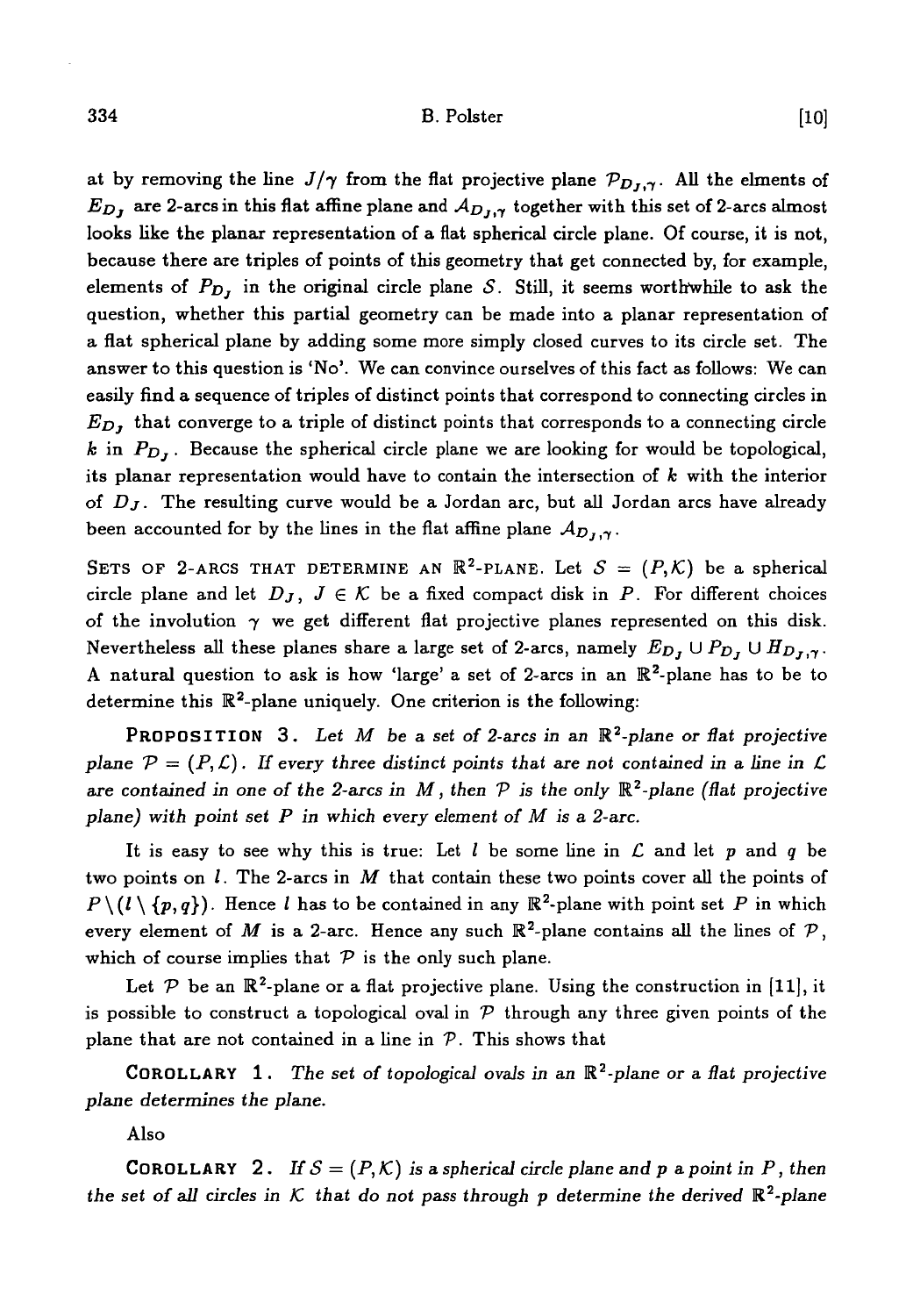*of S in the point p.*

## 2 CYLINDER CIRCLE PLANES

2.1 INTRODUCTION. A cylinder circle plane  $S = (P, K, ||)$  consists of a point set P which is the cylinder  $\mathbb{S}^1 \times \mathbb{R}$ , a *circle set* K whose elements are graphs of continuous functions  $\mathbb{S}^1\to\mathbb{R}$  , and an equivalence relation  $||$  on the point set, the equivalence classes (parallel classes) of which are the verticals in  $\mathbb{S}^1 \times \mathbb{R}$ , that is, the sets  $\{(a, y) | y \in \mathbb{R}\},$  $a \in \mathbb{S}^1$ . Furthermore, the incidence structure has to satisfy the axiom

(LI) Three pairwise non-parallel points are contained in a uniquely determined circle.

A cylinder circle plane is called a *flat Laguerre plane* if it satisfies the axiom

(L2) For two non-parallel points *p, q* and a circle c through p there exists a uniquely determined circle through *q* that *touches c* at p, that is, intersects  $c$  only in the point  $p$ , or coincides with  $c$ .

Examples of cylinder circle planes are (via some homeomorphism of the point sets onto the cylinder  $\mathbb{S}^1\times\mathbb{R}$  ) the geometries of non-vertical hyperplane sections of a vertical cylinder in  $\mathbb{R}^3$  over a strictly convex simply closed curve in the  $xy$ -plane. If the curve is differentiable, the corresponding cylinder circle plane is a flat Laguerre plane.

Like spherical circle planes, cylinder circle planes are *topological:* The common point set  $\mathbb{S}^1\times\mathbb{R}$  of cylinder circle planes is a metrisable 2-dimensional topological space. Circles are homeomorphic to the unit circle  $\mathbb{S}^1$ . When the circle sets are topologised by the Hausdorff metric with respect to a metric that induces the topology of the point set, then the operations of joining three points by a circle and, in the case of flat Laguerre planes, touching are continuous. This has been proved for flat Laguerre planes by Groh (see [6, 3.10]). For general cylinder circle planes this is a consequence of [3, Theorem 1]-

The standard references for flat Laguerre planes are [5, 6] and [15]. General cylinder circle planes have been investigated in the literature in the guise of periodic 3-unisolvent.sets (see [3, 10]).

2.2 CONSTRUCTING FLAT PROJECTIVE PLANES FROM CYLINDER CIRCLE PLANES. Let  $S = (P, K, ||)$  be a cylinder circle plane, let  $J \in K$  and let  $\gamma : J \to J$  be a fixed-pointfree continuous involution. We 2-point compactify the cylinder by two points  $p_u$ ,  $p_d$ (one for each of the two open ends). This 2-point compactification  $\overline{P}$  is a topological space homeomorphic to the 2-sphere. Let  $D_J$  be one of the two compact disks on  $\overline{P}$ bounded by *J*. The involution  $\gamma$  induces an involution  $\gamma_{\parallel}$  on the set of parallel classes. If p is the point of intersection of a vertical v with J, then  $\gamma_{\parallel}(v)$  is the vertical through the point  $\gamma(p)$ . Now, for every vertical v, we define a vertical circle that is the union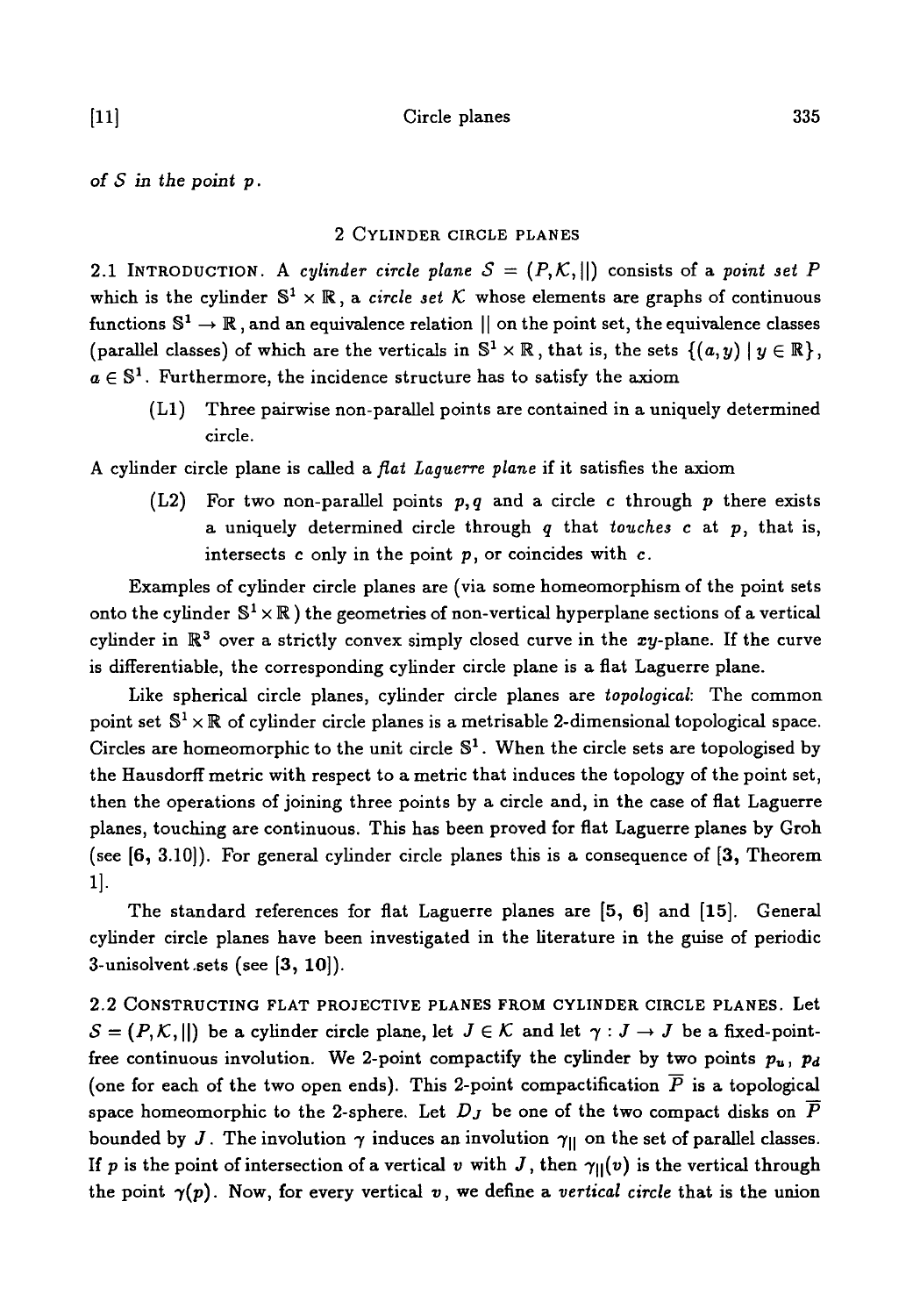of v,  $\gamma_{\parallel}(v)$  and  $\{p_u, p_d\}$ . As a subset of  $\overline{P}$  such a vertical circle is homeomorphic to the unit circle  $\mathbb{S}^1$ . Let  $\overline{\mathcal{K}}$  be the union of  $\mathcal K$  and the set of vertical circles. Let  $\overline{\mathcal{K}}_{J,\boldsymbol{\gamma}}$  be the set of all circles in  $\overline{K}$  that contain one of the pairs of points p,  $\gamma(p)$ ,  $p \in J$ . Notice that all vertical circles are contained in this set. Let  $\mathcal{L}_{D_J,\gamma}$  be the set of intersections of elements in  $\overline{K}_{D_J,\gamma}$  with  $D_J$ , and for any point  $p \in P$  let  $\mathcal{L}_{D_J,\gamma,p}$  be the set of all those elements in  $\mathcal{L}_{D_J,\gamma}$  that come from circles in  $\overline{\mathcal{K}}$  that contain p. Finally, let  $E_{D_J}$ be the set of all circles in K that are contained in the interior of  $D_J$ , let  $P_{D_J}$  be the set of all circles in  $K$  that are contained in  $D_J$  and that touch  $J$  in exactly one point, and let  $H_{D_J,\gamma}$  consist of all sets  $D_J \cap k$  where  $k \in \mathcal{K}$  intersects *J* in two points that are not exchanged by  $\gamma$ .

We prove

**THEOREM** 2. Let  $S = (P, K, ||)$  be a cylinder circle plane,  $J \in K$ ,  $D_J$  be one of the compact disks in  $\overline{P}$  bounded by  $J$  and  $\gamma: J \to J$  be a fixed-point-free continuous *involution. Then:*

- (1)  $\mathcal{P}_{D_J,\gamma} = (D_J, \mathcal{L}_{D_J,\gamma})$  *is a flat projective plane represented on D<sub>J</sub>.*
- (2) If  $p \in \overline{P} \setminus J$ , then  $\mathcal{L}_{D_J,\gamma,p}$  is a spread of pseudolines in  $D_J/\gamma$ .
- (3) All elements of  $E_{D_J}$ ,  $P_{D_J}$  and  $H_{D_J,\gamma}$  are 2-arcs in the flat projective *plane*  $\mathcal{P}_{D_1,\gamma}$ .

*Let S be a fiat Laguerre plane. Then:*

(4) All elements of  $E_{D_j}$  and  $P_{D_j}$  are topological ovals in the flat projective *plane Voj,y*

**PROOF:** The disk  $D_j$  contains only one of the points  $p_u$  and  $p_d$ . We may assume that it contains  $p_u$ . To be able to illustrate some of our arguments, we want to think of the cylinder plus the point  $p_u$  as being identified with  $\mathbb{R}^2$  such that  $p_u$  becomes the origin, and the verticals on the cylinder become the rays emanating from the origin. In this representation every circle in  $K$  turns into a simply closed curve that has the origin in its interior and that intersects every single one of the rays exactly once (see Figure 6.1).

Essentially, the same arguments as in the proof of Theorem 1 can be used to prove Theorem 2. We only sketch how the different arguments have to be modified. As in the case of spherical circle planes, two circles in a cylinder circle plane that intersect each other in two points intersect each other transversally, they don't just touch in the points of intersection.

(2) If p is either  $p_u$  or  $p_d$  this is clearly the case. Let  $p \in P\setminus J$  and  $q \in J$ . By axiom L1, there is exactly one circle in K that contains the points p, q and  $\gamma(q)$  if neither *q* nor  $\gamma(q)$  is parallel to p. If either *q* or  $\gamma(q)$  is parallel to p, then the vertical circle through  $p$  contains all three points. So, there is a unique connecting circle of the three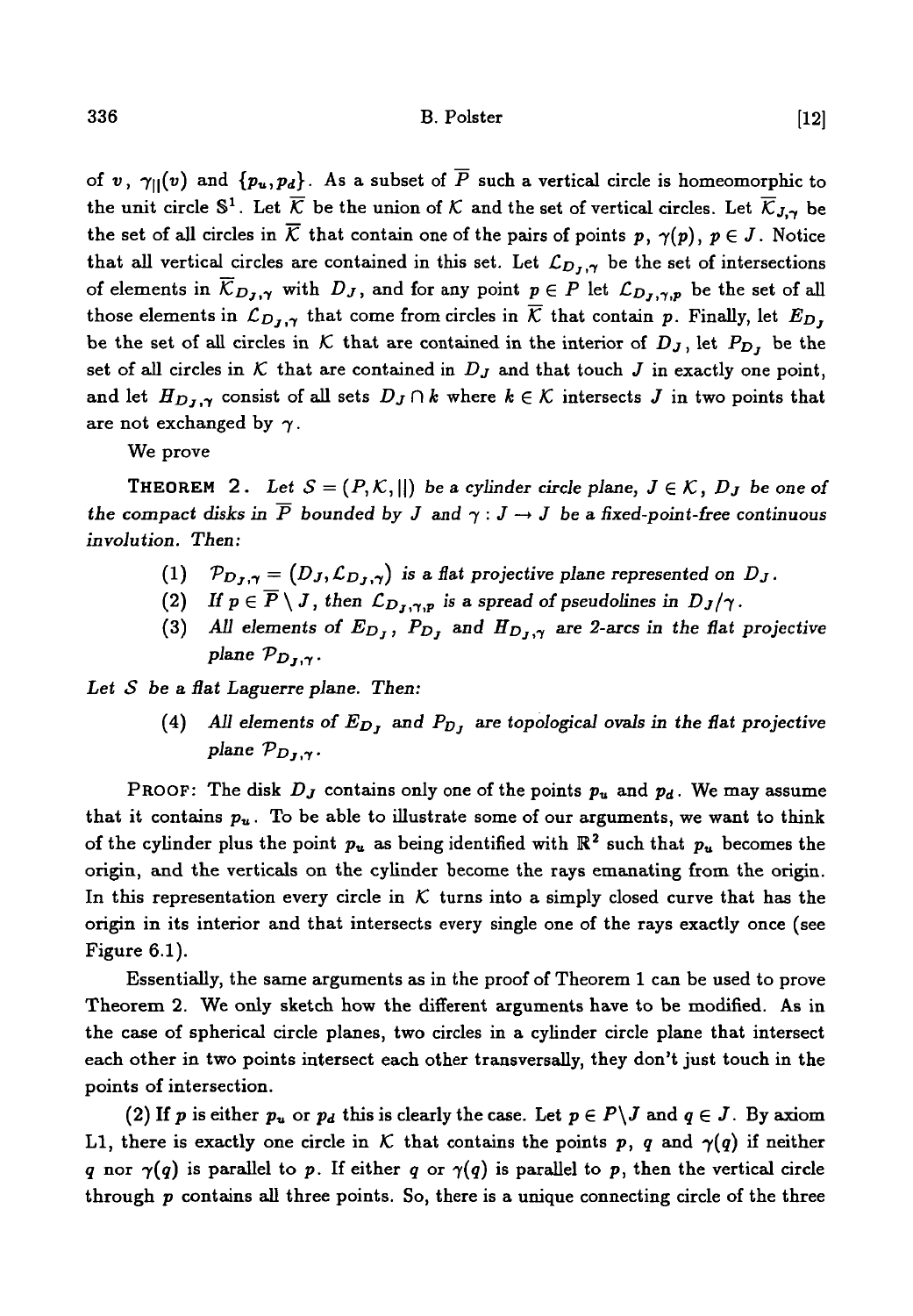

points in  $\overline{\mathcal{K}}$ . This circle corresponds to an element  $l(q)$  in  $\mathcal{L}_{D_J,\gamma,p}$ . Two different lines in  $\mathcal{L}_{D_J,\gamma,p}$  intersect in exactly one point in the interior of the disk  $D_J$ . Furthermore, *l(q)* depends continuously on *q.* This follows from the fact that *S* is topological and the fact that  $l(q)$  tends to the line that corresponds to the vertical circle through p as *q* (or  $\gamma(q)$ ) tends to the point of intersection of the vertical circle through p with J. This last fact is a consequence of a certain extension of the continuity of connecting points by circles, usually referred to as coherence (see [6, Paragraph 3]. Actually, Groh proves coherence of cylinder circle planes only in the case of flat Laguerre planes, but his proof carries over to general cylinder circle planes). Summarising, we conclude that  $\mathcal{L}_{D_J,\gamma,p}$  is a spread of pseudolines in  $D_J/\gamma$ .

(1) We use the same argument as in the proof of Theorem 1 to prove this fact.

(3) This is an immediate consequence of axiom LI.

(4) Note that *pu* is never contained in any of the circles under consideration. Here we only have to modify the construction of the involution  $\gamma'$  of J as follows (see Figure 7): Let C be the set of all circles that touch  $k$  in  $p$ . Let  $q$  be a point on  $J$  that is not parallel to p and let / be the unique circle in *C* that contains *q* (by L2). Then / either touches *J* in *q* or it intersects *J* in a second point. In the first case, let  $\gamma'(q) = q$ . In the second case, let  $\gamma'(q)$  be the second point of intersection. If q is the unique point on *J* parallel to p, then q is fixed by  $\gamma'$ . That  $\gamma'$  is really continuous follows from the fact that in flat Laguerre planes touching is a continuous operation.

Similar remarks as at the end of Section 1 can be made at this point. Here are just two examples.

As in the spherical case it is possible to construct the real Desarguesian plane from the classical flat Laguerre plane as described in Theorem 2: Remember that this flat Laguerre plane is the geometry of non-trivial hyperplane sections of the vertical cylinder over the unit circle in the  $xy$ -plane. In particular, this unit circle is also a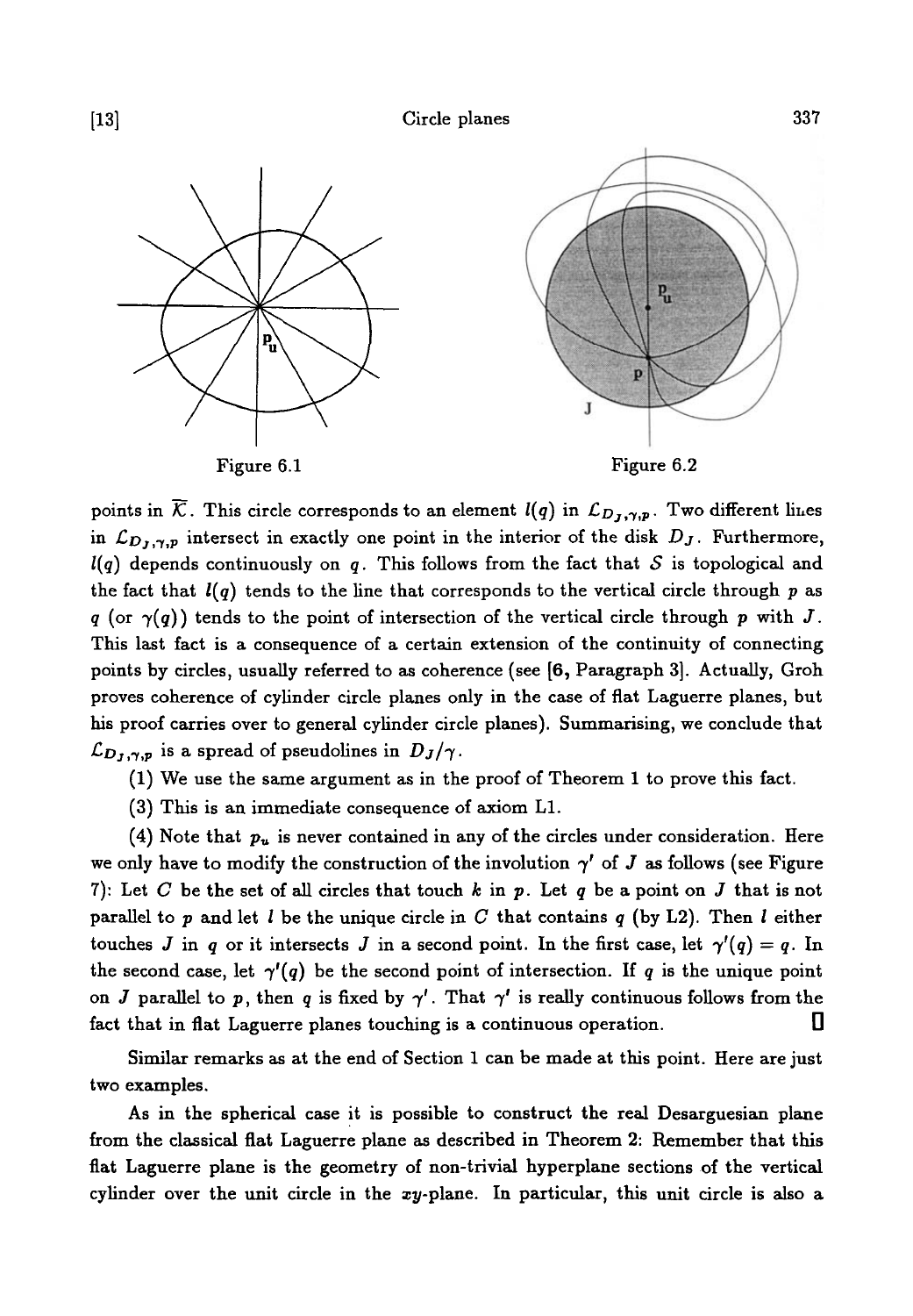

Figure 7

circle in the Laguerre plane and we choose it to be *J*. We choose the involution  $\gamma$ to be the antipodal map of this unit circle. Then  $\mathcal{P}_{D_J,\gamma}$  is easily seen to be the real Desarguesian projective plane. Using the same idea as in Section 1 we can then leave J unchanged and distort  $\gamma$  slightly to arrive at a non-Desarguesian projective plane.

Planar representations of partial spherical circle planes can be constructed in very much the same manner as in Section 1. Using similar arguments as there, it can also be shown that these partial planes cannot be extended to planar representations of spherical circle planes.

2.3 PAIRS OF VERTICALS AS CIRCLES. A vertical cylinder in  $\mathbb{R}^3$  with the unit circle in the xy-plane as a base can be considered as the limit of the family of ellipsoids  $\{(x,y,z)\in\mathbb{R}^3\mid x^2+y^2+az^2=1\}$  as a tends to 0. The geometries of non-trivial hyperplane sections of the ellipsoids give examples of flat Mobius planes. The geometry of non-vertical hyperplane sections of the cylinder is the classical model of a flat Laguerre plane. If a vertical hyperplane intersects any of the ellipsoids non-trivially, it intersects the cylinder in a pair of vertical lines. This suggests that a pair of verticals in a cylinder circle plane can play a similar role as a circle in the construction described above. This is indeed the case, as we shall see.

Let  $S = (P, \mathcal{K}, ||)$  be a cylinder circle plane, let  $\{a\} \times \mathbb{R}$  and  $\{b\} \times \mathbb{R}$ ,  $a, b \in \mathbb{S}^1$  be two distinct verticals in *P* and let *V* be one of the two closed vertical strips bounded by the two verticals. The 2-point compactification of  $V$  by the two points  $p_u$  and  $p_d$  is a compact disk  $D_{a,b}$  with boundary  $J_{a,b} = (\{a\} \times \mathbb{R}) \cup (\{b\} \times \mathbb{R}) \cup \{p_u, p_d\}$ . A vertical in the interior of V to which the two points  $p_u$  and  $p_d$  have been adjoined will be called a pseudovertical. Let  $\gamma: J_{a,b} \to J_{a,b}$  be a fixed-point-free continuous involution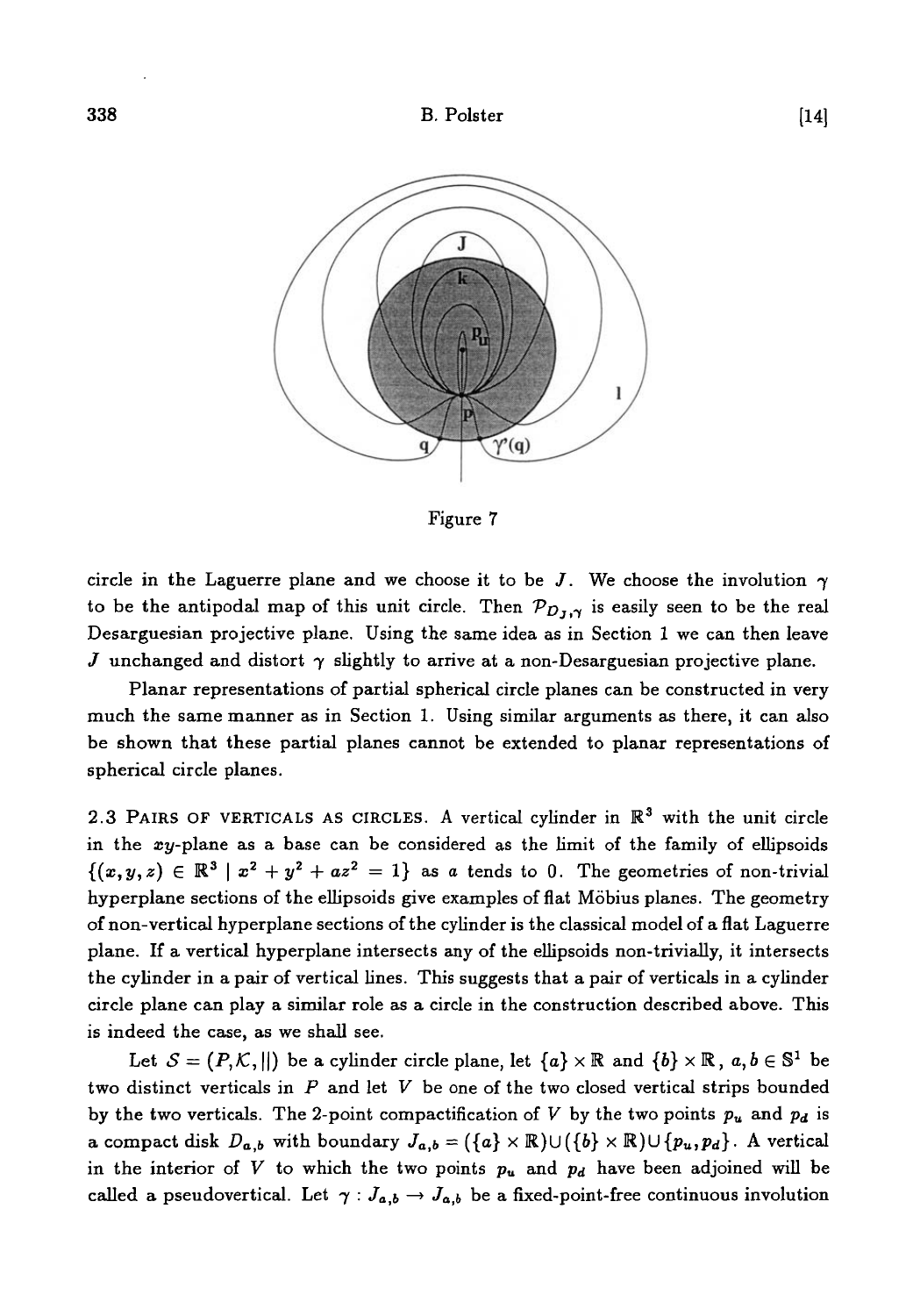## [15] Circle planes 339

with  $\gamma(p_u) = p_d$ . Let  $\mathcal{K}_{J_{a,b},\gamma}$  be the set of all circles in  $\mathcal K$  that contain one of the pairs of points p,  $\gamma(p)$ ,  $p \in J_{a,b}$ . Let  $\mathcal{L}_{D_{a,b},\gamma}$  be the set that consists of all pseudoverticals, and the intersections of elements in  $\mathcal{K}_{D_{a,b},\gamma}$  with  $D_{a,b}$ .

**THEOREM** 3. Let  $S = (P, K, ||)$  be a cylinder circle plane, and let  $J_{a,b}$ ,  $D_{a,b}$  and  $\gamma: J_{a,b}\to J_{a,b}$  be defined as above. Then  $\mathcal{P}_{D_{a,b},\gamma} = (D_{a,b}, \mathcal{L}_{D_{a,b},\gamma})$  is a flat projective *plane represented on Da,b •*

Essentially, a generalisation of this result to flat  $n$ -OAs has already been proven in [10, Proposition 2.5]. Nevertheless the general setting of this result is quite different from the one we use in this paper. We therefore include a sketch of a proof.

PROOF: We call the elements of  $\mathcal{L}_{D_{a,b},\gamma}$  lines. By [12, Theorem 2.5], we only have to show that two distinct points p and q in  $D_{a,b}/\gamma$  are connected by a unique line. If p and q are both contained in  $J_{a,b}/\gamma$  or a pseudovertical, then  $J_{a,b}/\gamma$  or this pseudovertical is clearly the only line containing both points. If  $p$  is a point in the interior of  $D_{a,b}$  and q one of the points on  $J_{a,b}/\gamma$ , then L1 guarantees that there is a unique connecting line of the two points in  $\mathcal{L}_{D_{a,b},\gamma}$ . Let p and q be interior points of *Da,b* that are not contained in the same pseudovertical and let *C* be the set of circles in K that contain both points. We define a function  $g : \mathbb{R} \to \mathbb{R}$  that maps x to y if and only if there is a circle in C that intersects the verticals  ${a} \times \mathbb{R}$  and  ${b} \times \mathbb{R}$  in the points  $(a, x)$  and  $(b, y)$ , respectively. Since S is a flat cylinder plane this map is an orientation-preserving homeomorphism. The involution  $\gamma$  induces a orientation-reversing homeomorphism  $h : \mathbb{R} \to \mathbb{R}$  as follows: The point x is mapped to *y* if and only if  $\gamma((a,x)) = (b,y)$ . It is clear that there is exactly one  $x_0 \in \mathbb{R}$  such that  $g(x_0) = h(x_0)$ . Therefore the line through  $(a, x_0)$ , p and  $\gamma((a, x_0))$  is the unique line in  $\mathcal{L}_{D_{a,b},\gamma}$  that connects the two points p and q.

#### **REFERENCES**

- [1] T. Buchanan, H. Hähl and R. Löwen, 'Topologische Ovale', Geom. Dedicata 9 (1980), 401-424.
- [2] A. Bjorner, M. Las Vergnas, B. Sturmfels, N. White and G. Ziegler, *Oriented matroids,* Encyclopedia of Mathematics and its Applications 46, (Cambridge University press, Cambridge, 1993).
- [3] Ph.C. Curtis, Jr., 'n-parameter families and best approximation', *Pacific J. Math.* 9 (1959), 1013-1027.
- [4] D. Gans, 'A circular model of the euclidean plane', *Amer. Math. Monthly* 61 (1954), 23-30.
- [5] H. Groh, 'Topologische Laguerreebenen I', *Abh. Math. Sem. Univ. Hamburg* 32 (1968), 216-231.